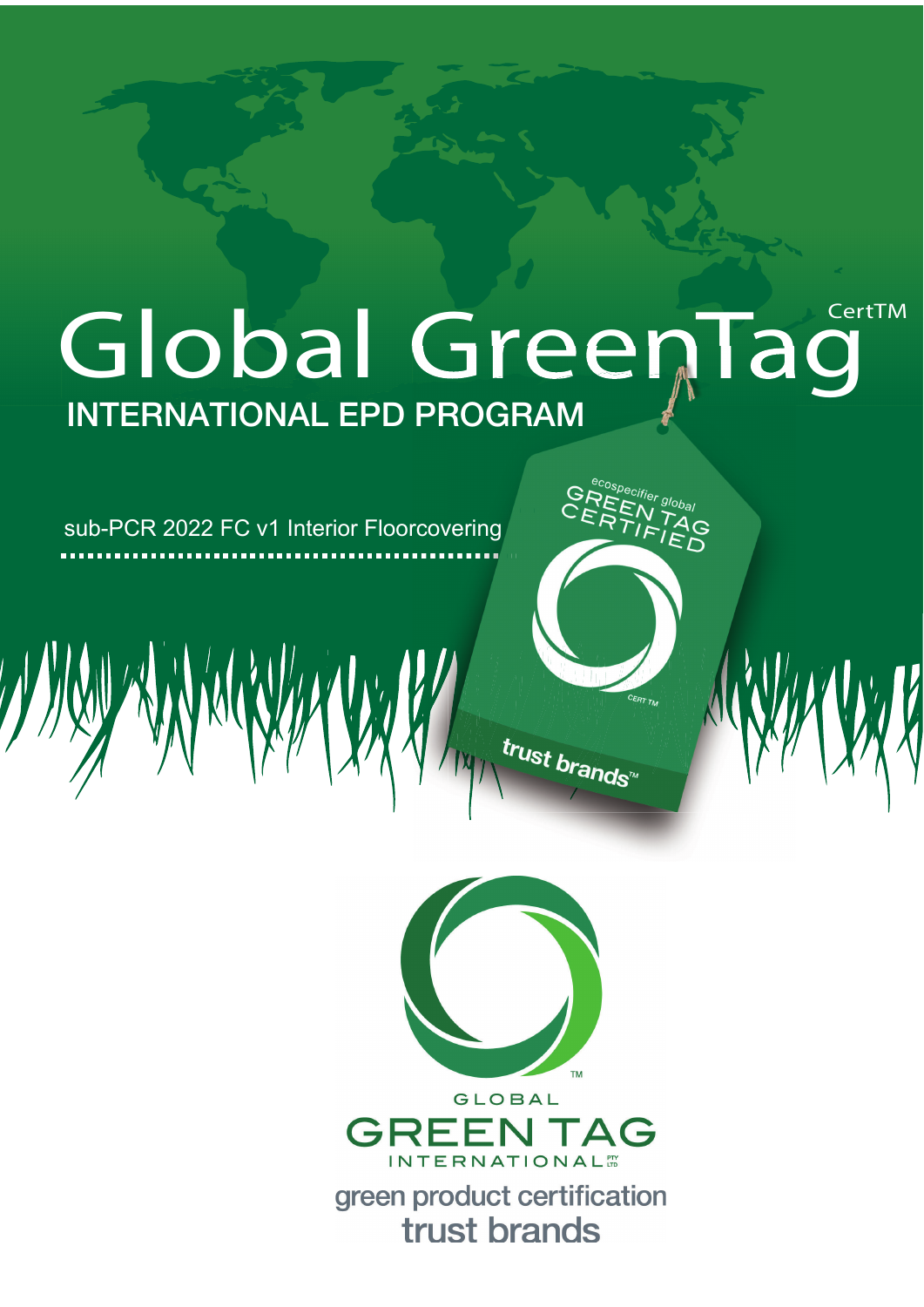## **GLOBAL GREENTAG INTERNATIONAL PTY LTD**

## **ENVIRONMENTAL PRODUCT DECLARATION (EPD) PROGRAM**

**Type III EPDs**

**Compliant to**

**EN 15804:2012 +A2:2019, ISO 14025 and ISO 21930 Standards**

**For construction products**

**Sub Product Category Rules (PCR) based on Life Cycle Analysis**

**Interior Floorcoverings subͲPCR 2022 FC V1**

trust brands"

EN15804A2SubPCRFL2019Floorcovering@Evah20Mar2022V1 Uncontrolled if printed or used outside of GGTI System. Approved: DB 24.03.2022 Page ii of 4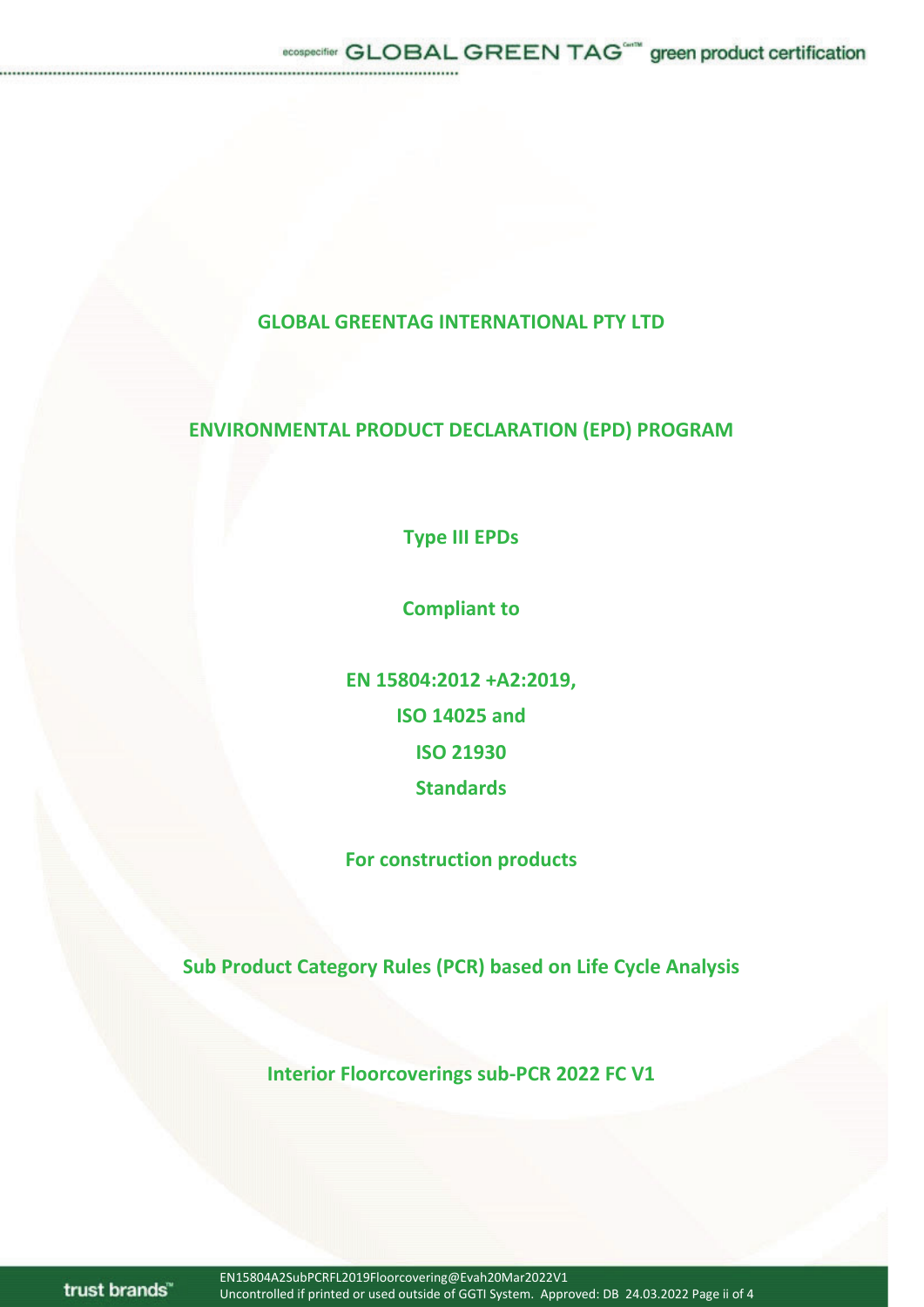**I. Application**

While CEN Standard EN 15804:2012+A2:2019 Sustainability of construction works: Environmental product declarations: Core rules for the product category of construction products serves as core Product Category Rules (PCR)s pertaining to all product categories, this document contains sub-PCRs for a particular product category. The former is called the PCR master document and the latter is called the sub-PCR. When new product assessments are needed, a sub-PCR is developed and new rules defined for that category. As environmental health legislation is enacted, rules in the master document shall be revised with file name and revisions clearly marked so all such PCRs are identifiable for those points in time.

#### **II. Authors**

This sub-PCR, compiled by Delwyn Jones, Director Sustainability, The Evah Institute a Division of Ecquate Pty Ltd has been customised for this product class only. Rules were approved for Global GreenTag adoption by David Baggs, Program Director, Global GreenTag International Pty Ltd.

#### **III. Terms of Validity**

Floorcoverings sub-PCR 2022 FC V1 PCR issued 20/03/2022 valid to20/03/2027

#### **IV. Goal**

The intended goal of this sub-PCR is a guide for developing EPDs for sets of defined products with specified functionality. Users include specifiers, manufacturers and stakeholders. It is valid for all such defined products and related components according to standards and technical approvals herein.

#### **V. Product Set Definition**

The declared product set includes floorcovering used for buildings of all kinds including fabrications of:

resilient, dry or wet areas, moisture resistant, carpet, felting, underlay or backing made from: woven, non-woven, homogenous, heterogeneous, melded, laminated, cast or extruded forms of: metal, wood, pulp, paper, polymer, vinyl, rubber, plaster, wool, hair, fibre, fabric or composites

Where relevant, specifications must conform to International and Australian Standards or other equivalent recognised standards including:

- Australian and New Zealand Standard AS/NZS 2111.1:1996 Textile Floor Coverings Test and Measurements – Machine-made Textile Floor Coverings – Determination of Total Thickness and or;
- AS 1884 Floor coverings Resilient sheet and tiles.
- ASTM F970 Standard Test Method for Static Load Limit and EN 425/ISO 4918 Chair Castors test.
- AS ISO 9239 Reaction to fire tests for flooring; BCA Spec C1.10 Reaction to Fire and BCA section C1.10a Fire Hazard Properties – Floors, Walls and Ceilings;
- AS/NZS 1860.1:2002 Particleboard Flooring-Specifications; EN ISO 10582:2012 Resilient Floorcoverings Heterogeneous Vinyl Floorcoverings Specification; EN ISO 105874: 2012 Resilient, Laminate and Textile Floorcoverings Classification;
- AS 4586 Slip resistance classification of new pedestrian surface materials
- EN 13893 Resilient, laminate and textile floor coverings; EN 660-2 Determination of wear resistance; EN ISO 10581 Resilient floor coverings specifications
- International Standards Association Standard ISO/TC 219 Floor Coverings; ISO 14486:2012 Laminate Floor Covering – Specification

System outcomes and results are declared per unit mass and reflect product performance at reference conditions of exposure, strength, wear, temperature and humidity defined by 14025:2006, 6.7.

### **VI. Declared Unit**

The declared unit is interior floorcovering/kg or  $m<sup>2</sup>$  product in all building sectors.

#### **VII. Functional Unit**

The functional unit is 20 years floorcovering use/ $m<sup>2</sup>$  declared product cradle to grave.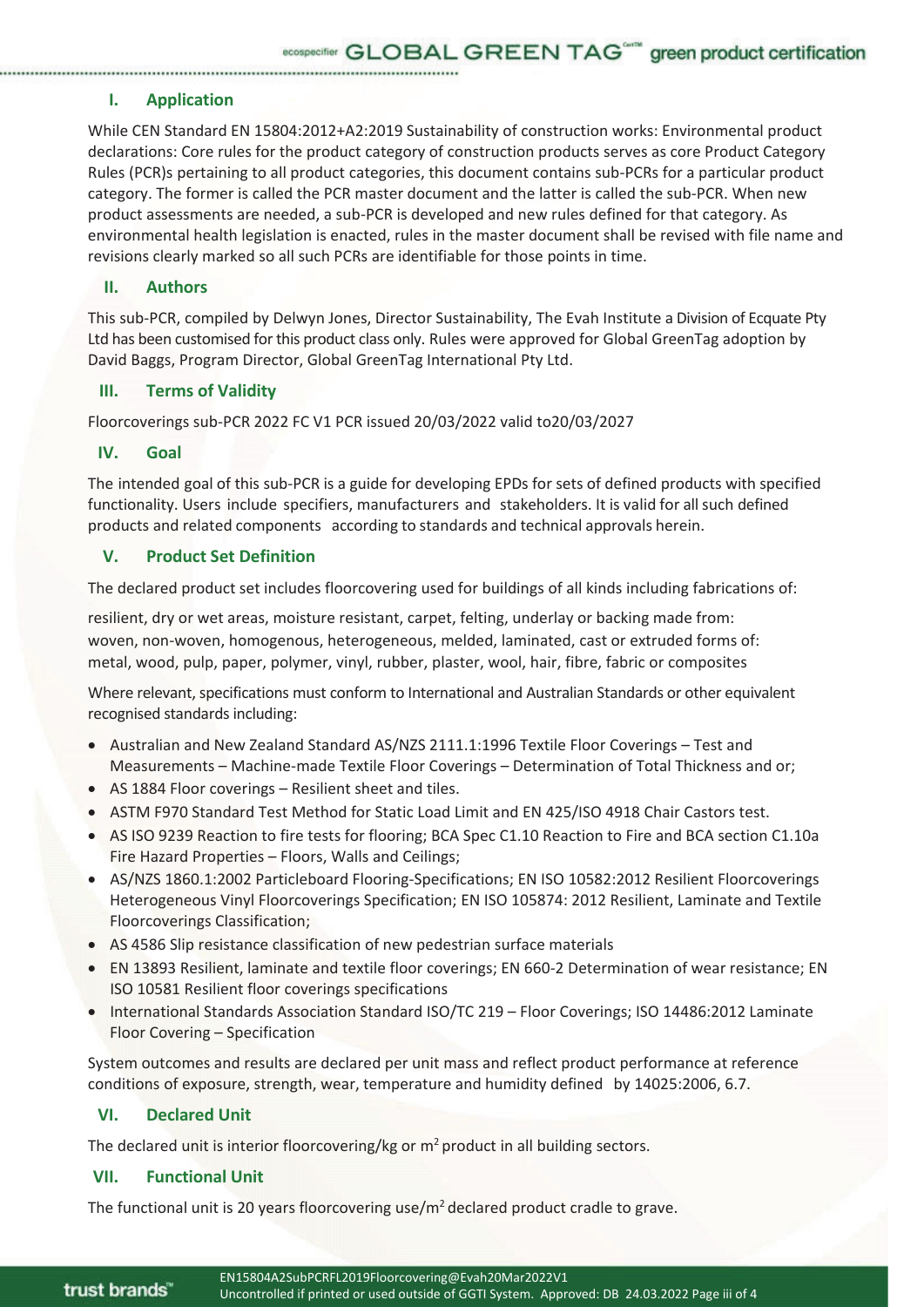#### **Normative References**

Australian and New Zealand Standard AS/NZS 2111.1:1996 Textile Floor Coverings – Test and Measurements – Machine-made Textile Floor Coverings – Determination of Total Thickness and or;

AS ISO 9239 Reaction to fire tests for flooring;

BCA Spec C1.10 Reaction to Fire and BCA section C1.10a Fire Hazard Properties – Floors, Walls and Ceilings;

CEN Standard EN 15804:2012+A2:2019 - Sustainability of construction works – Environmental product declarations - Core rules for the product category of construction products

CML LCA methodology, Institute of Environmental Sciences (CML), Faculty of Science, University of Leiden, Netherlands

CEN/TR15615, Explanation of the general relationship between various European standards and the Energy Performance of Buildings Directive (EPBD) — Umbrella Document

CEN/TR17005, Sustainability of construction works — Additional environmental impact categories and indicators — Background information and possibilities — Evaluation of the possibility of adding environmental impact categories and related indicators and calculation methods for the assessment of the environmental performance of buildings

Directive 2009/28/EC of the European Parliament and of the Council of 23 April 2009 on the promotion of the use of energy from renewable sources and amending and subsequently repealing Directives 2001/77/EC and 2003/30/EC

EN ISO 14024:2000, Environmental labels and declarations — Type I environmental labelling —Principles and procedures (ISO 14024:1999)

EN ISO 14040:2006, Environmental management— Life cycle assessment— Principles and framework (ISO14040:2006)

EN 15242, Ventilation for buildings — Calculation methods for the determination of air flow rates in buildings including infiltration

EN 15243, Ventilation for buildings — Calculation of room temperatures and of load and energy for buildings with room conditioning systems

EN 15603, Energy performance of buildings — Overall energy use and definition of energy ratings

EN 15643-1:2010, Sustainability of construction works — Sustainability assessment of buildings —Part 1: General framework

EN 15643-2, Sustainability of construction works — Assessment of buildings — Part 2: Framework for the assessment of environmental performance

EN 15643-3\$, Sustainability of Construction Works — Assessment of Buildings — Part 3: Framework for the assessment of social performance

EN 16449, Wood and wood-based products — Calculation of the biogenic carbon content of wood and conversion to carbon dioxide

European Waste Framework Directive: Directive 2008/98/EC of the European Parliament and of the Council of 19 November 2008 on waste and repealing certain Directives

GLOBAL GUIDANCE PRINCIPLES FOR LIFE CYCLE ASSESSMENT DATABASES. A basis for greener processes and products, 'Shonan Guidance Principles' United Nations Environment Programme, 2011; ISBN: 978-92-807-3174-3

ISO/TS15686-9, Buildings and constructed assets — Service-life planning — Part 9: Guidance on assessment of service-life data

ISO 21931-1:2010, Sustainability in building construction — Framework for methods of assessment of the environmental performance of construction works — Part 1: Buildings

UN Environment Life Cycle Initiative, Data Review Criteria. Annex A: Life Cycle Inventory Dataset Review Criteria. Andreas Ciroth, Jutta Hildenbrand, Alessandra Zamagni, Chris Foster, 2015, 10.13140/RG.2.1.2383.4485